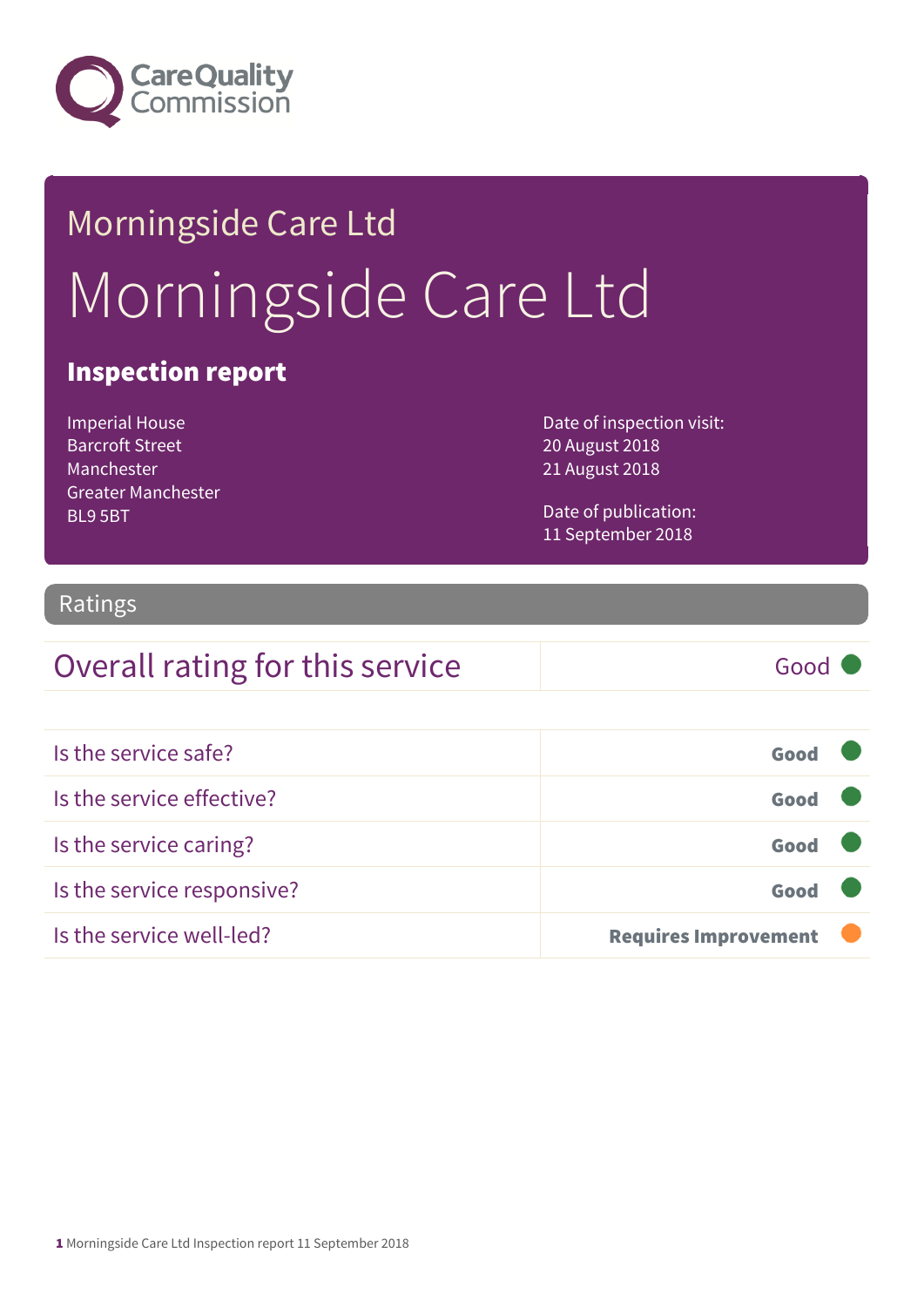## Summary of findings

#### Overall summary

This was an announced comprehensive inspection which took place on 20 and 21 August 2018.

This service is a domiciliary care agency. It provides the regulated activity personal care to people living in their own houses and flats in the community. It provides a service to older adults. At the time of our inspection there were 5 people using the service.

At the inspections of the service in April 2016 and February 2017 we found breaches of the Health and Social Care Act 2008 (Regulated Activities) Regulations 2014. At each of these inspections the service was rated as requires improvement. At the inspection in January 2018 we found that some of the required improvements from the last inspections had been met, however we identified two new breaches of the Health and Social Care Act 2008 (Regulated Activities) Regulations 2014 and a breach that was a repeat of one found during our inspection in April 2016. This was because medicines were not managed safely, care records had not always been reviewed or updated when people's needs changed and systems in place to assess, monitor and improve the quality and safety of the service provided were not robust. We also made two recommendations; that the service improved the way they involved and informed people about staffing arrangements and the provider discuss any staff communication problems with people who use the service.

Following the last inspection, we imposed conditions on the provider's registration that required them to complete an improvement action plan to show how they would improve the key questions; safe, effective, responsive and well led to at least good. The rating in the Well-led domain for this service was 'Inadequate.' Services that are rated as inadequate in one domain are inspected again within six months. The expectation is that providers found to have been providing inadequate care should have made significant improvements within this timeframe.

During this inspection we looked to see if the required improvements had been made. We found the breaches of regulations had been met and the required improvement had been made.

Medicines were managed safely. Staff had received training in medicines administration and had their competency checked regularly.

Detailed assessments of people's support needs and preferences were made. Risks to people had been assessed. Care records were person centred, detailed and reflected peoples support needs. All care records had been reviewed regularly and changes made when needed.

People were involved in decisions about their care. The provider was meeting the requirements of the Mental Capacity Act 2005 (MCA).

Significant improvement was found with the systems in place to assess, monitor and improve the quality and safety of the service provided. Due to the inspection history of the service evidence of sustained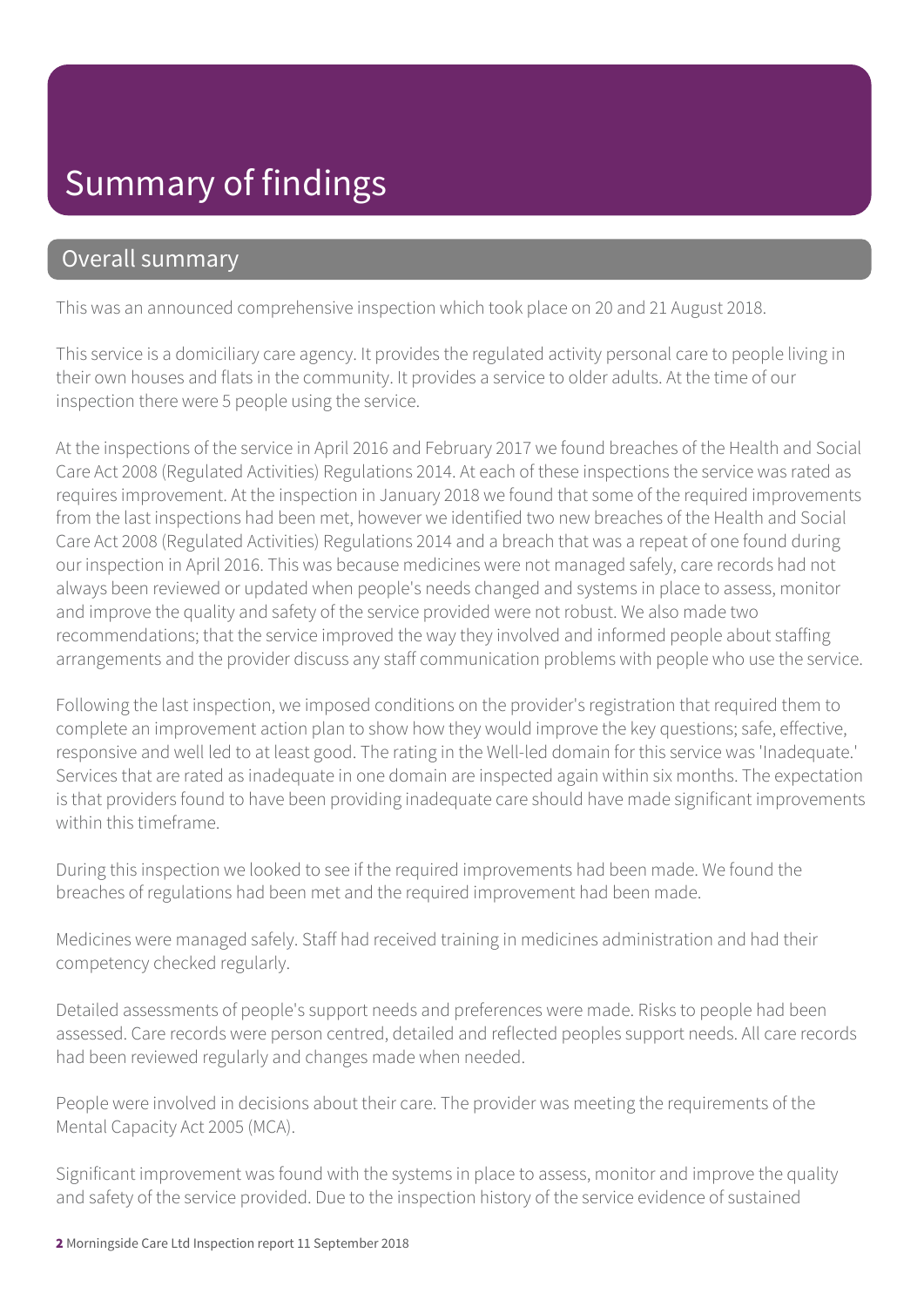improvement was needed.

The service is required to have a registered manager. A registered manager is a person who has registered with the Care Quality Commission to manage the service. Like registered providers, they are 'registered persons'. Registered persons have legal responsibility for meeting the requirements in the Health and Social Care Act 2008 and associated Regulations about how the service is run. The service had a registered manager, who is also one of the owners of the company. People who used the service and staff we spoke with were positive about the registered manager and told us improvements had been made in the way the service was organised and run. Staff told us they enjoyed working for the service.

People who used the service were encouraged to give their views on the quality of the service they received and how it could be improved.

Staff we spoke with were aware of safeguarding and how to protect vulnerable people. Staff were confident the registered manager would deal with any issues they raised. There were systems in place to protect people's security and their property.

Visits were now well planned and people usually knew in advance which staff would be visiting.

People were very positive about the staff who supported them. They described staff as; nice, gentle, friendly and pleasant. People told us communication with staff had improved.

Staff knew people well and spoke in respectful terms about the people they supported. We observed staff interacted in a polite, respectful and good-humoured way with a person who used the service.

There was a safe system of recruitment in place which helped protect people who used the service from unsuitable staff.

There were sufficient staff to meet people's needs and staff received the induction, training, support and supervision they required to carry out their roles effectively. Staff we spoke with liked working for the service and told us they felt supported in their work.

Suitable arrangements were in place to help ensure people's health and nutritional needs were met.

Records of accidents, incident and complaints were kept. The service had notified CQC of any accidents, serious incidents, and safeguarding allegations as they are required to do. The provider had displayed the CQC rating and report from the last inspection on their website and in the home.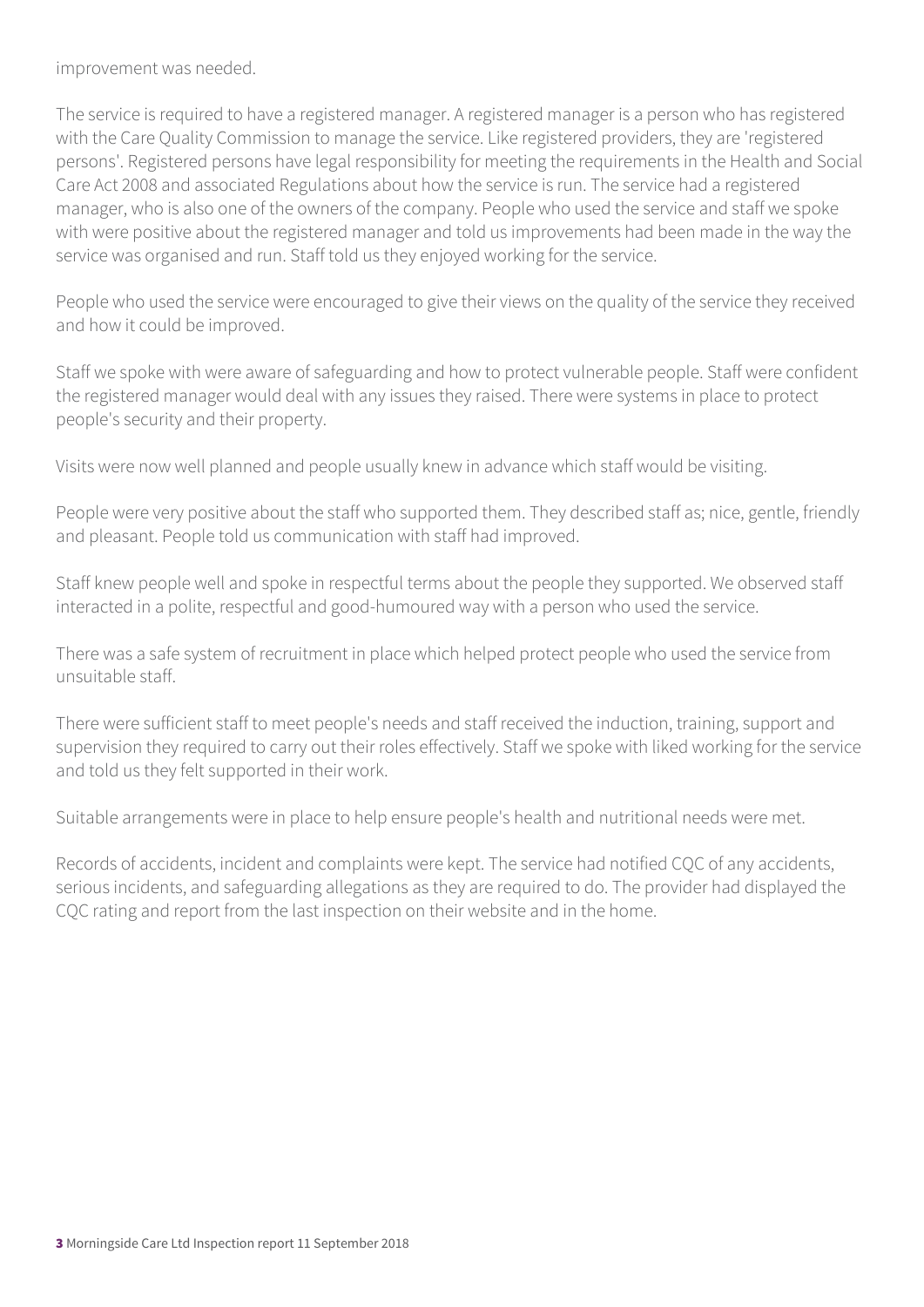#### The five questions we ask about services and what we found

We always ask the following five questions of services.

| Is the service safe?                                                                                                                          | Goo  |
|-----------------------------------------------------------------------------------------------------------------------------------------------|------|
| The service was safe.                                                                                                                         |      |
| Medicines were managed safely.                                                                                                                |      |
| Risks to people were identified and updated when people's<br>needs changed.                                                                   |      |
| The recruitment of staff was safe and there were sufficient staff to<br>provide the support people needed.                                    |      |
| Is the service effective?                                                                                                                     | Good |
| The service was effective.                                                                                                                    |      |
| Staff had received the induction, training and supervision they<br>required to ensure they were able to carry out their roles<br>effectively. |      |
| Visits were well planned and people knew in advance who would<br>be visiting.                                                                 |      |
| The provider was meeting the requirements of the Mental<br>Capacity Act 2005 (MCA).                                                           |      |
| Is the service caring?                                                                                                                        | Goo  |
| The service was caring.                                                                                                                       |      |
| People told us staff were nice, gentle, friendly and pleasant.                                                                                |      |
| People received support from staff that knew them well.                                                                                       |      |
| Communication with staff had improved                                                                                                         |      |
| Is the service responsive?                                                                                                                    | Good |
| The service was responsive.                                                                                                                   |      |
| Care records were person centred and reflected people's support<br>needs and preferences.                                                     |      |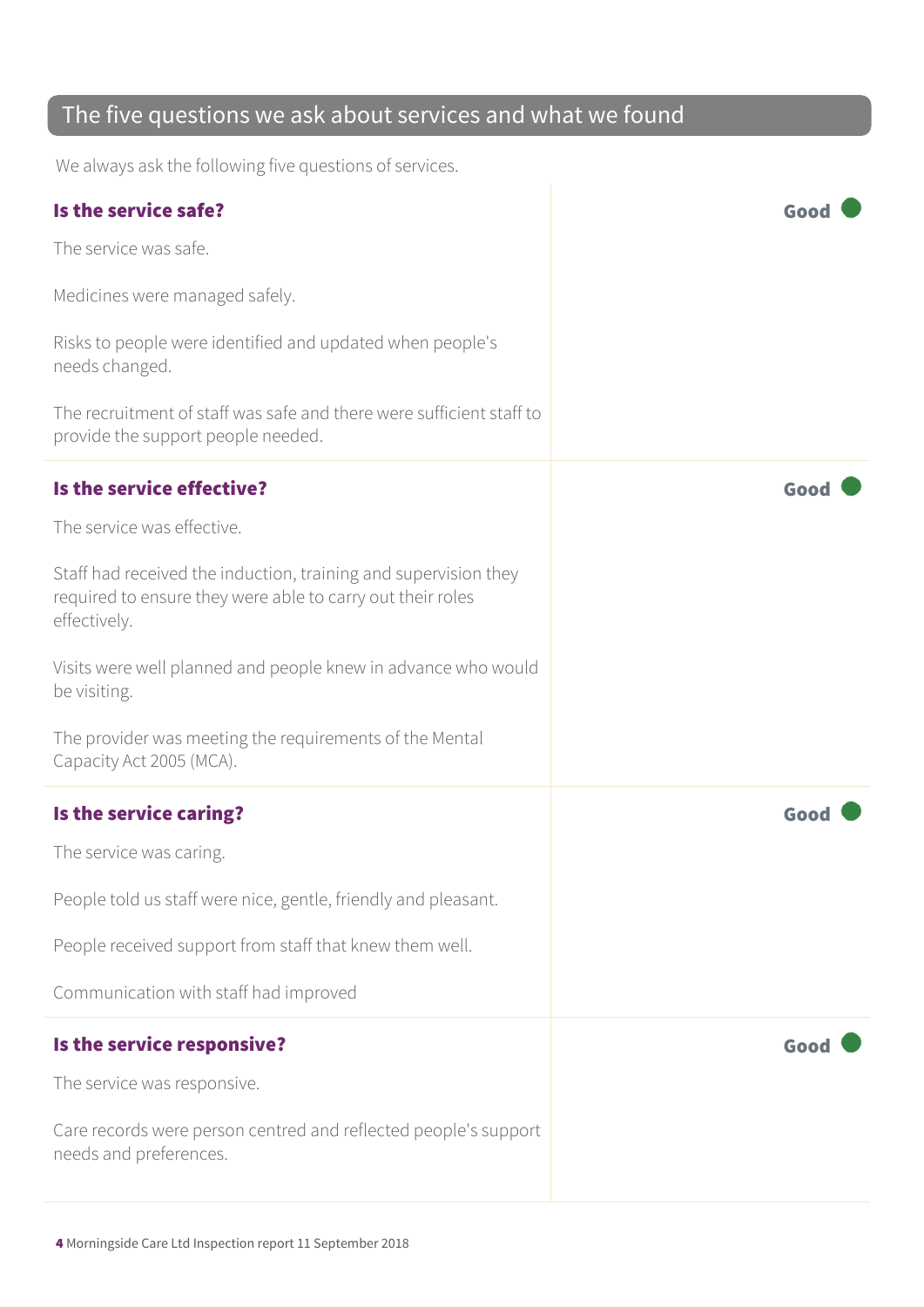Detailed daily records of care provided were kept.

There was a suitable complaints procedure for people to voice their concerns.

The service was being well-led.

Significant improvement was found with the systems in place to assess, monitor and improve the quality and safety of the service provided. Due to the inspection history of the service evidence of sustained improvement was needed.

The service had a manager who was registered with the Care Quality Commission. Everyone was positive about the registered manager and the improvements that had been made.

People who used the service were encouraged to give their views on the quality of the service they received and how it could be improved.

Is the service well-led?  $\blacksquare$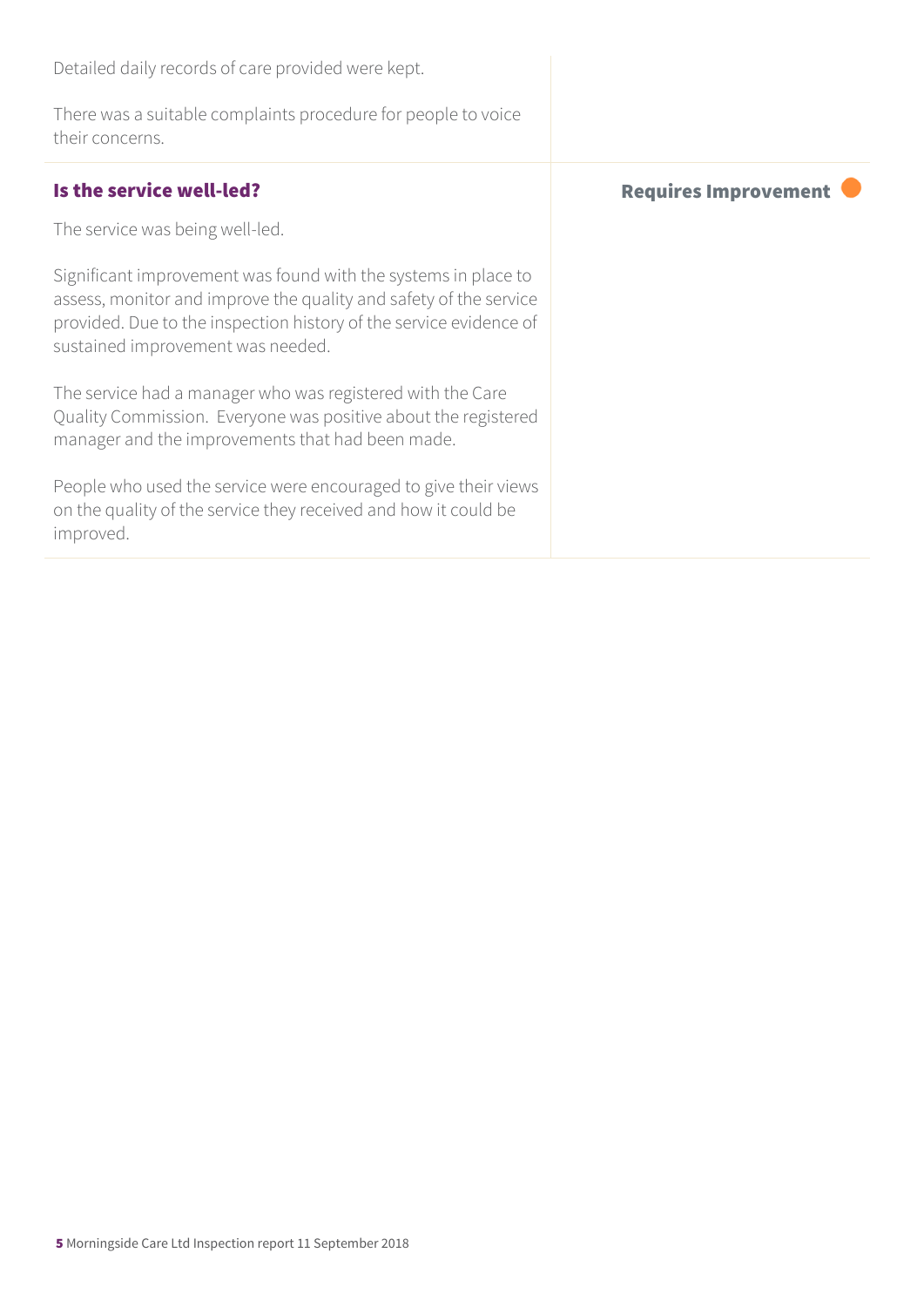

# Morningside Care Ltd Detailed findings

## Background to this inspection

We carried out this inspection under Section 60 of the Health and Social Care Act 2008 as part of our regulatory functions. This inspection was planned to check whether the provider is meeting the legal requirements and regulations associated with the Health and Social Care Act 2008, to look at the overall quality of the service, and to provide a rating for the service under the Care Act 2014.

This inspection took place on 20 and 21 August 2018 and was announced. We gave the service 48 hours' notice of the inspection visit because it is small service and the manager is often out of the office supporting staff or providing care. We needed to be sure that the manager would be available. The inspection team comprised of two adult social care inspectors. We visited the office location on 20 August 2018 to see the manager and office staff and to review care records and policies and procedures. The second day of the inspection was undertaken by one adult social care inspector and involved telephone discussions with people who used the service and their relatives about their views of the service and the quality of the support they received.

Before the inspection we asked the provider to complete a Provider Information Return (PIR). This is a form that asks the provider to give some key information about the service, what the service does well and what improvements they plan to make. Prior to the inspection we reviewed information we held about the service and provider, including notifications the provider had sent us. A notification is information about important events which the provider is required to send us by law. We used this information to help us plan the inspection. We also asked the local authority and Healthwatch Bury for their views on the service. No concerns were raised with us.

During this inspection we spoke by telephone with four people who used the service, and the relative of one person, to seek their views about the service provided. With their permission we also visited one person who used the service in their own home. In addition, we spoke with the registered manager, the deputy manager and four care staff.

We looked at three care records, a range of documents relating to how the service was managed including medication records, staff training records, duty rotas, policies and procedures and quality assurance audits.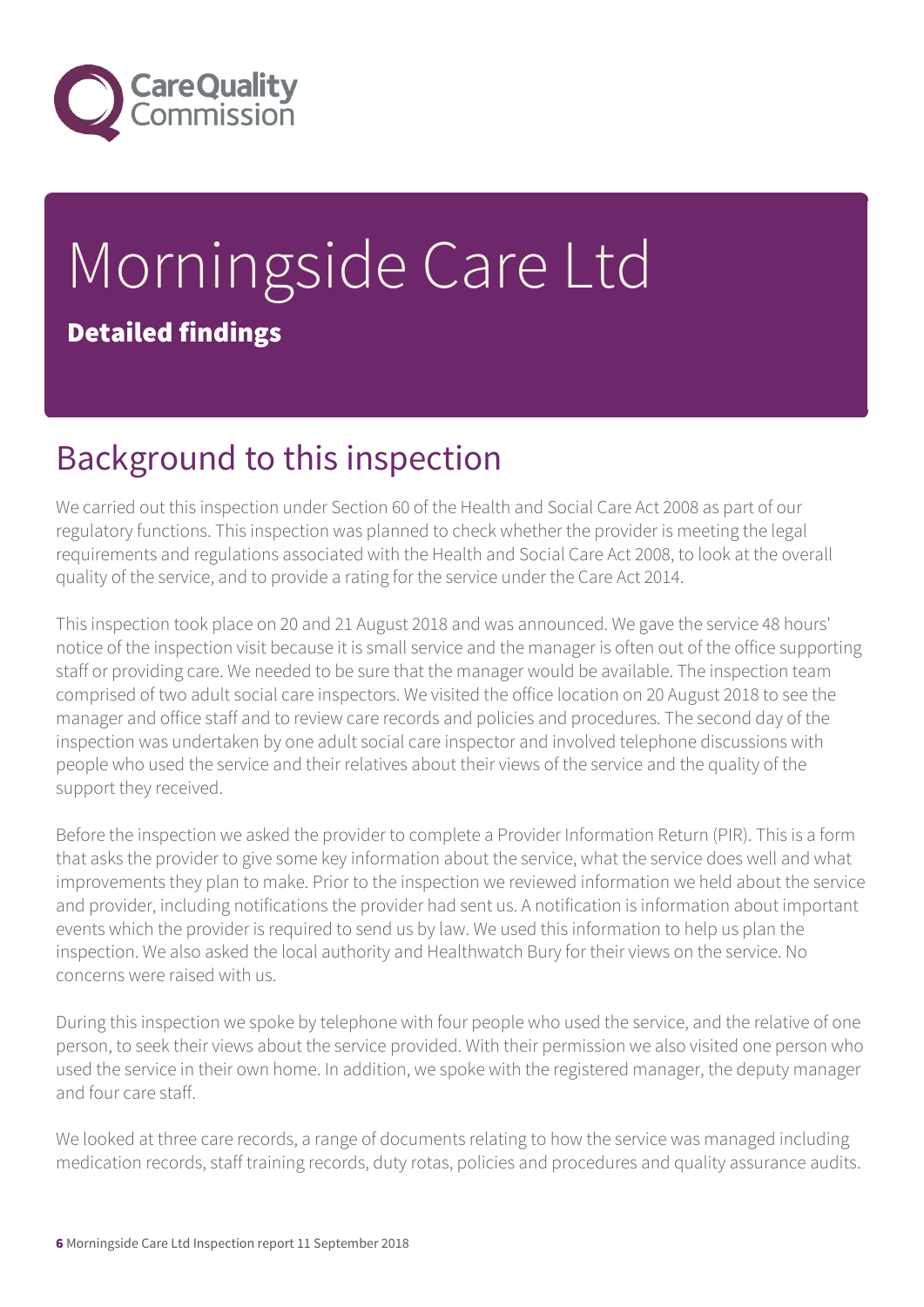## Our findings

At the last comprehensive inspection of the service in January 2018 we found that the provider was in breach of Regulation 12 of the Health and Social Care Act 2008 (Regulated Activities) Regulations 2014. This was because medicines were not always managed effectively. The overall rating for this key question was requires improvement. Following the last inspection, we placed a condition of the providers registration that they complete an improvement action plan to show what they would do and by when to improve the key question to at least good. They were required to send monthly updates of the actions taken to CQC.

During this inspection we found the required improvements had been made.

We looked to see if there were safe systems in place for managing people's medicines. We found that people received their medicines as prescribed and saw that medicines were managed safely. One person who used the service said, "They make sure I have my medication when its needed."

The training matrix and records we saw showed that staff had been trained in the safe administration of medicines and now had their competency to administer medicines checked at least monthly. Records we saw showed these competency checks were very detailed and included reviewing staff practise. This included whether they had sought consent before assisting the person, whether good infection control practises followed, if the records checked with the medication, any issues identified and stored safely and were records completed correctly. We found medicines management policies and procedures were in place. These gave guidance to staff about the storage, administration and disposal of medicines. Care records contained information about what support people required with their medicines.

We looked at two peoples Medicines Administration Records (MAR). All MAR we reviewed were fully completed to confirm that people had received their medicines as prescribed. MAR included two staff signatures to show that medicines and MAR had been checked for accuracy by two staff. Records we reviewed showed that MAR were checked by managers at least monthly to ensure they had been correctly completed.

We found there had been no new staff recruitment since our last inspection. As we had previously reviewed all the personnel files for all current staff we did not review the files again at this inspection. We had previously found that there was a safe system of staff recruitment in place. All the staff personnel files contained an application form where any gaps in employment could be investigated, at least two appropriate written references and copies of documents to confirm the identity of the person, including a photograph. Checks had been carried out with the Disclosure and Barring Service (DBS). The DBS identifies people who are barred from working with children and vulnerable adults and informs the service provider of any criminal convictions noted against the applicant. These checks helped ensure people are protected from the risk of unsuitable staff being employed.

We saw the service had policies and procedures to guide staff on staff recruitment, equal opportunities, sickness and disciplinary matters. These processes helped staff to know and understand what was expected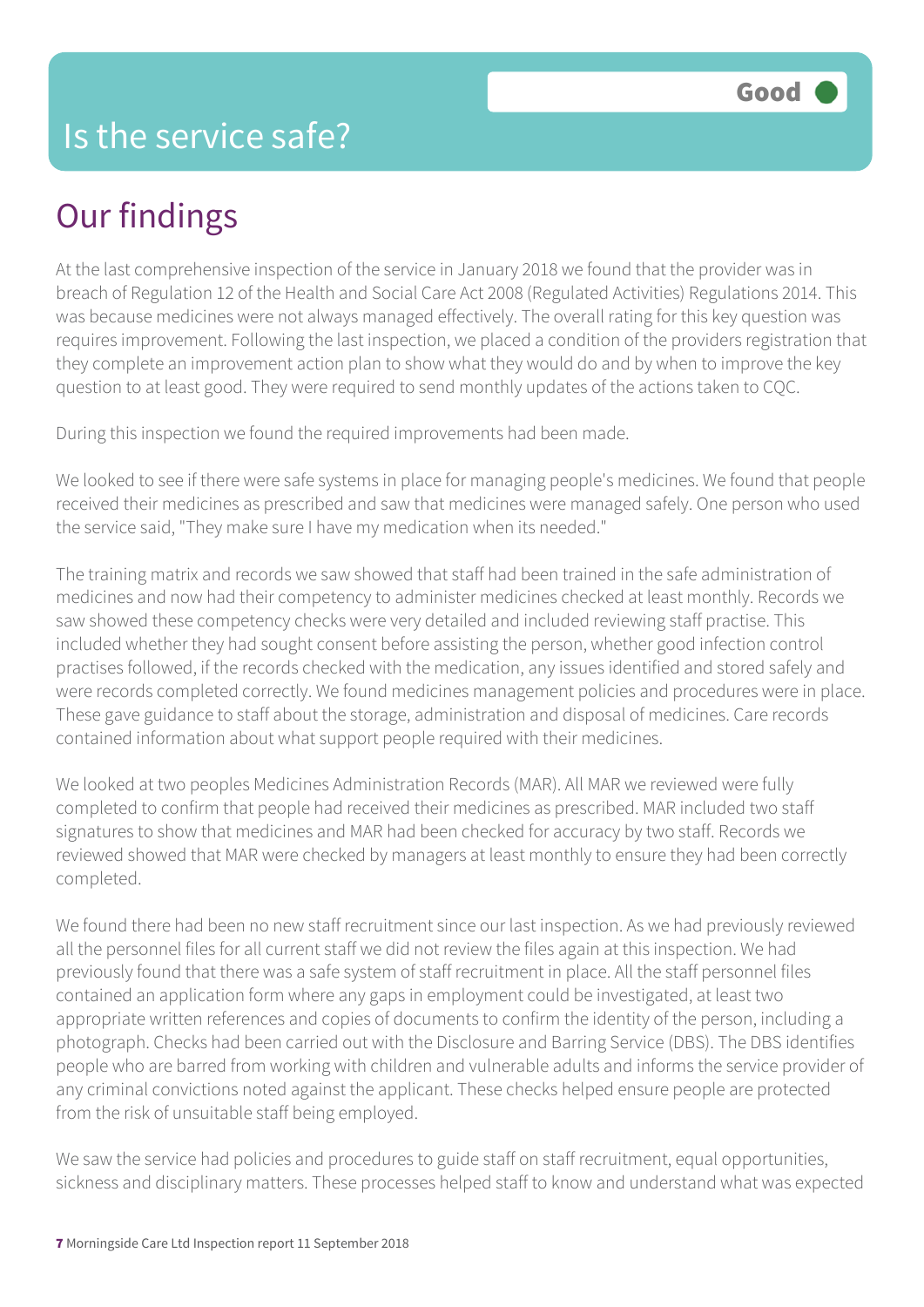of them in their roles.

We looked to see what arrangements were in place in the event of an emergency that could affect the provision of care and how risks were managed. At the last two inspections emergency plans had been found not to be sufficiently detailed. We recommended that the service reviewed its emergency plans. At this inspection we found service continuity plans were in place that gave direction to staff in the event of an emergency such as severe weather, flood, loss of gas or electricity supply, IT failure, loss of office building, phones and staff not being available. These plans helped to ensure that in the event of an emergency staff can follow the correct course of action promptly to ensure continuity of service and to keep people safe.

We looked at the care records for three people who used the service who had different care and support needs. We saw that risk management plans were in place to guide staff on the action to take to mitigate the identified risks. Risk assessments included; personal care, medicines, nutrition, skin integrity, mobility, falls and moving and handling.

Care records also included environmental risk assessments for hazards in people's homes and these included; cleaning, control of substance hazardous to health (COSHH), personal protective equipment (PPE), infection control, lighting and home appliances and outside areas such as paving. We noted that there was a lone working risk assessment to guide staff on how to stay safe and that the risks associated with lone working had been discussed at a recent team meeting. These assessments helped to minimise risks to people and those providing support so that people were kept safe.

We looked to see if arrangements were in place for safeguarding people who used the service from abuse. People told us they felt safe using Morningside Care Ltd. One person who used the service said, "I definitely feel safe with them."

We found there were policies and procedures for safeguarding people from harm. These provided staff with guidance on identifying and responding to signs and allegations of abuse. We saw that the service had a whistleblowing policy. Staff we spoke with, and training records we reviewed, showed staff had received training in safeguarding people from abuse. Staff we spoke with knew how to report concerns and were confident the registered manager would deal with any concerns they raised. One staff member said, "I feel confident she [registered manager] would do what is necessary if there were any issues."

We saw that there were systems in place to protect people's security and their property. Where necessary a key safe was in place. This is where keys are kept in a secure locked box outside the person's home and can only be accessed by people with the code. This was confirmed by people and staff we spoke with.

The service had an incident and accident reporting policy to guide staff on the action to take following an accident or incident. The registered manager told us there had only been one accident since our last inspection. Records we looked at showed that the accident had been recorded in a log in the office and there was a record of action taken. At the last inspection we noted that the registered manager did not keep a separate log of incidents or accident to enable them to look for themes or patterns. They told us this was because there were only a small number of people using the service at the time of our inspection and because of that they were aware of all accidents and incidents. At this inspection we saw that the registered manager kept separate records of any accidents or incident and that these were reviewed for action needed to prevent future incidents.

The service had an infection control policy; this gave staff guidance on preventing, detecting and controlling the spread of infection; this included hand washing, the use of personal protective equipment (PPE)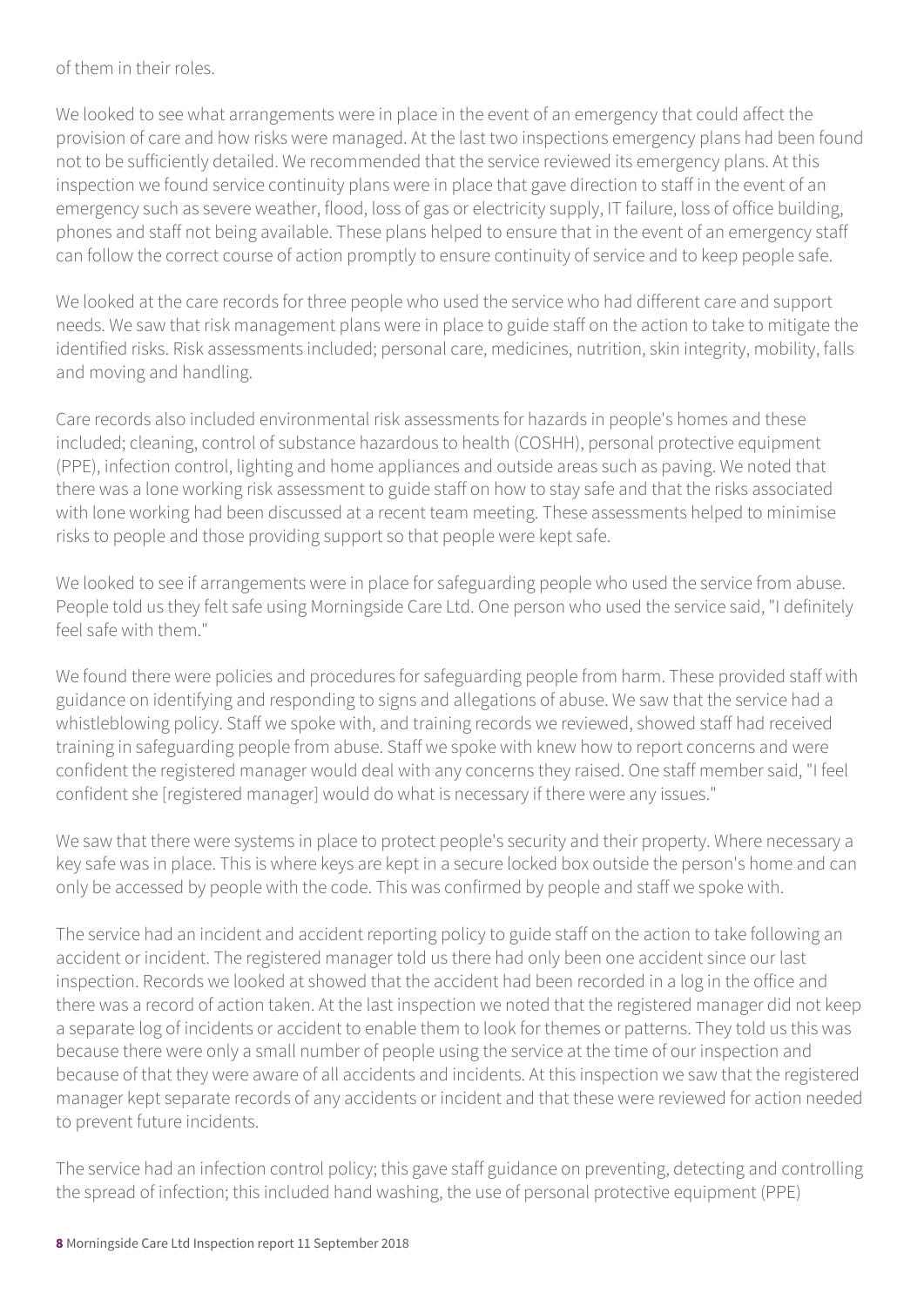including disposable gloves and aprons. People who used the service told us PPE was always available and used.

The offices were on the ground floor of a modern office building. The building was owned by a landlord. There was a fire alarm, extinguishers and emergency lighting to use in the event of a fire. The alarms and emergency lighting were tested frequently by the landlord to ensure they were in good working order.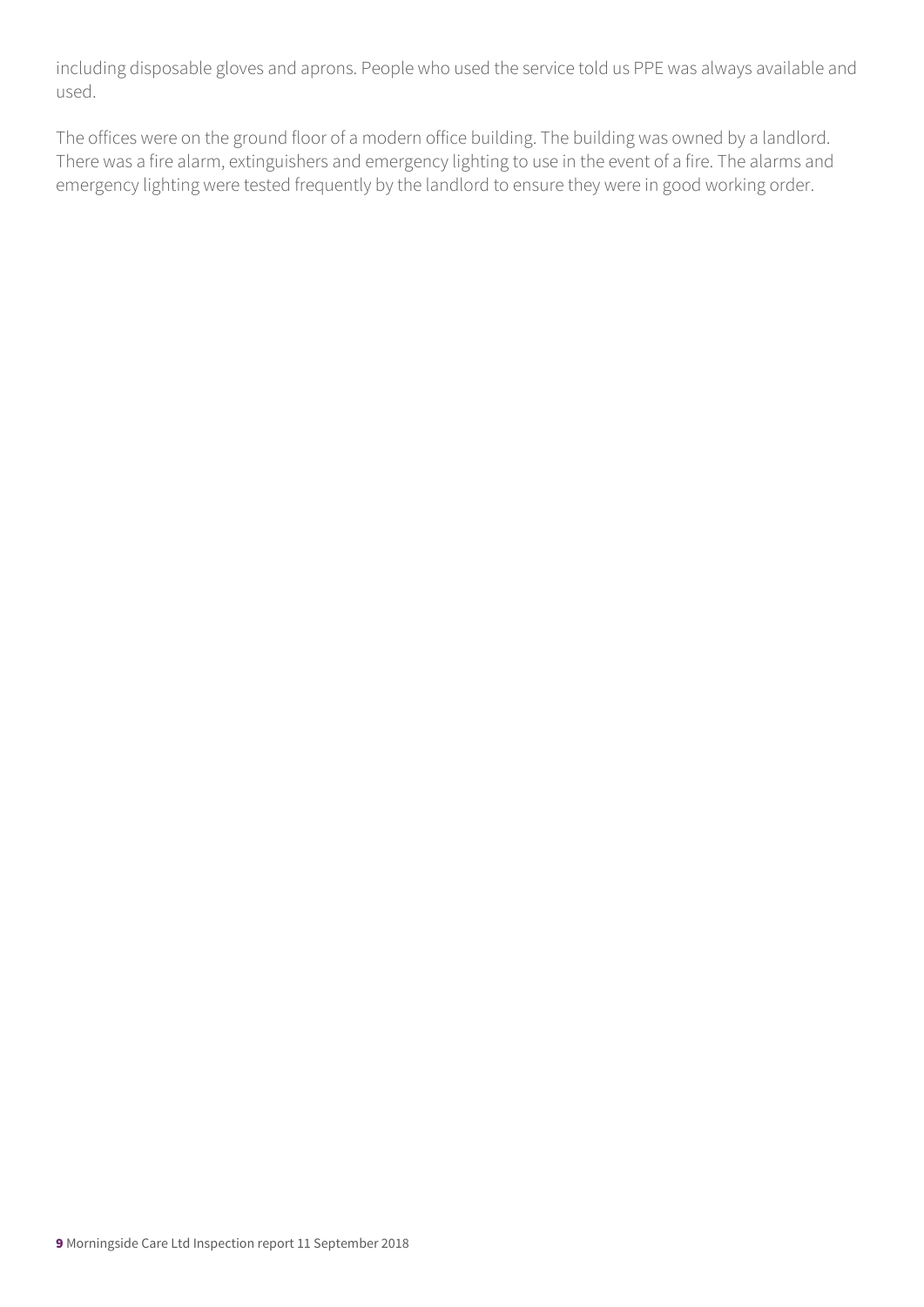#### Is the service effective?

## Our findings

People who used the service spoke positively about the way the service was now provided. They said, "They are reliable", "They are pleasant and they are good" and "They are very, very good." Other people said, "They are always in time, prompt", "They are always on time, there's never a problem" and "They have never missed a visit."

We checked whether the service was working within the principles of the Mental Capacity Act (MCA) 2005. The MCA provides a legal framework for making particular decisions on behalf of people who may lack the mental capacity to do so for themselves. The Act requires that, as far as possible, people make their own decisions and are helped to do so when needed. When they lack mental capacity to take particular decisions, any made on their behalf must be in their best interests and as least restrictive as possible.

People can only be deprived of their liberty so that they can receive care and treatment when this is in their best interests and legally authorised under the MCA. However, people cared for in their own homes are not usually subject to Deprivation of Liberty Safeguards (DoLS).

We found the provider was meeting the requirements of the Mental Capacity Act 2005 (MCA). Care records we looked at contained evidence the service had identified whether a person could consent to their care. They had been signed by the person to indicate they agreed to the planned care. People we spoke with also confirmed staff sought their consent when supporting them. All the staff we spoke with during the inspection demonstrated their understanding of the principles of this legislation and the need to gain consent from people before they provided any care.

We looked to see if staff received the induction, training, supervisions and support they needed to carry out their roles effectively. We found thorough systems were in place to ensure staff had the training and support needed to carry out their role safely and effectively.

We found staff received an induction when they stared to work at the service that included completing training, an introduction to people who used the service and shadow-working alongside experienced staff. Staff we spoke with and records we reviewed showed that staff received training that included; Health and safety, food hygiene, manual handling, infection control, medicines administration, dementia awareness, fire safety, safeguarding, COSHH and food & nutrition. We saw that since our last inspection all staff had received practical training in manual handling. Staff had recently been asked by the registered manager to complete on line training about MCA.

Staff told us that training opportunities had improved and that they received regular updates and new courses. One staff member said, "They [managers] make sure you keep up to date with your training." This training helped to ensure staff had the knowledge they need to carry out their role effectively.

Records we reviewed and staff we spoke with showed that staff received regular supervision and an annual appraisal. Records we reviewed showed supervisions were detailed and included roles and responsibilities,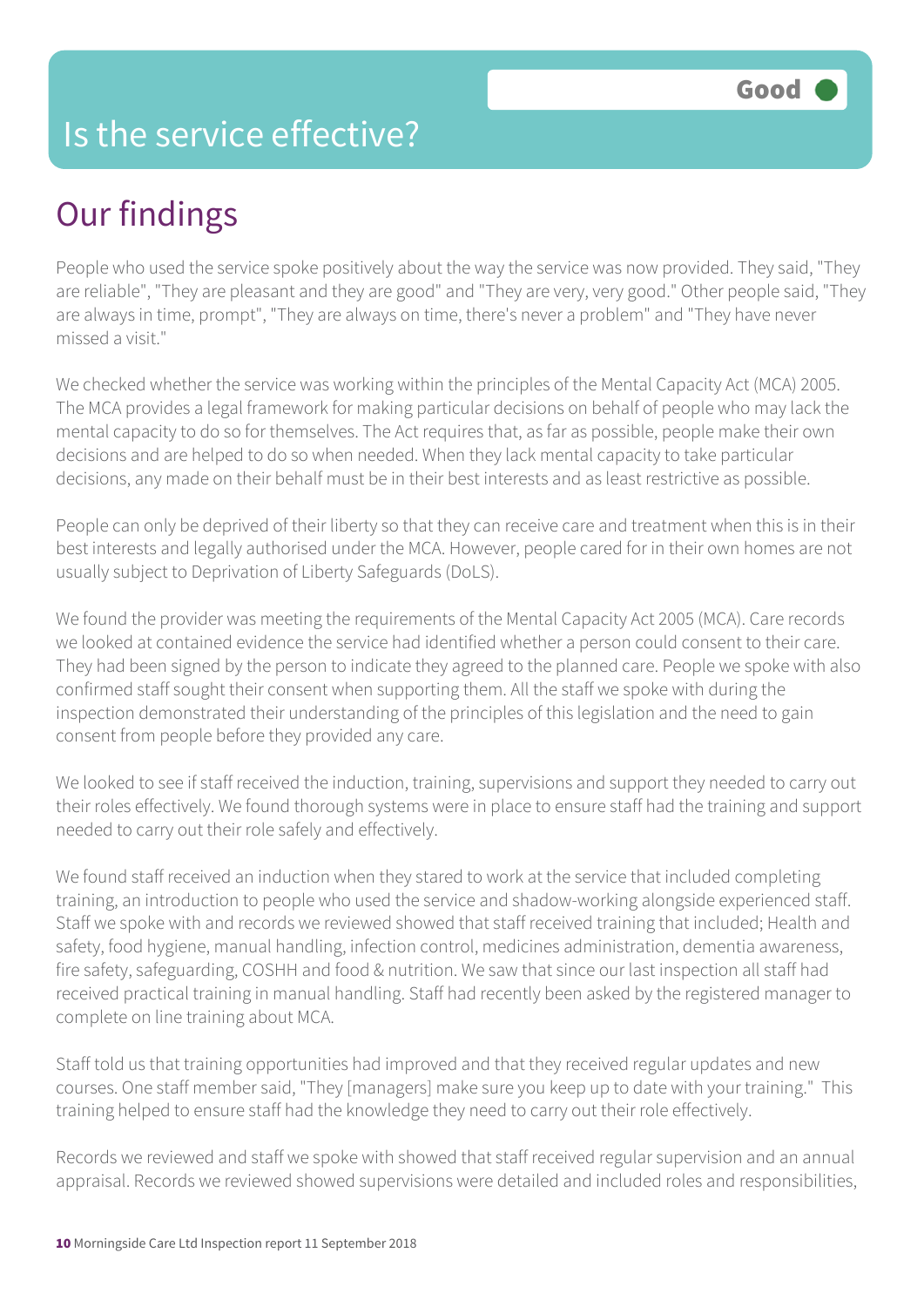training, safeguarding, whistle blowing, time management and areas of development. Supervision is important as it provides the opportunity for staff to review their performance, set priorities and objectives in line with the service's objectives and identifies training and continual development needs. Staff we spoke with told us they felt very supported.

At our last inspection we found that some visits were planned 'back to back' meaning that the time one visit finished was the same as the time the next was planned to start. This did not allow for staff travelling between visits. At the last inspection people who used the service also told us they were not told in advance or until very near the time which staff would be supporting them. This meant that people were not communicated with effectively about how their care would be delivered. We recommended the service reviewed the way they involved and informed people about staffing arrangements. People we spoke with and records we looked at during this inspection showed that travel time was now planned in-between visits. People who used the service and staff we spoke with told us this had improved consistency of arrival times.

The deputy manager told us that people who used the service were now given the following month's rota in advance. People told us that, except when unforeseen events such as sickness happened, they now always knew in advance which staff would be visiting. One person said, "There is routine, we know who is coming. We have the same carers." One staff member said, "I know my rota in advance and there is travelling time between clients now."

We looked to see if people were supported to maintain a healthy diet. People lived in their own homes or with family support and could eat what they wanted. Records we looked at showed that nutritional and hydration risk assessments were completed for each person who used the service. We saw these had been reviewed regularly and if any concerns were found the service had taken appropriate action such as helping the person contact their G.P. One person's care records informed staff that as a result of the persons not eating they were now to; 'Report any concern's and sit with the person whilst they eat their meal.'

Care records contained information about people's health needs and showed that people had access to a range of health care professionals including GP's and district nurses. People we spoke with said that the service worked with the health care professionals involved in their care. This helped to ensure people's healthcare needs were met.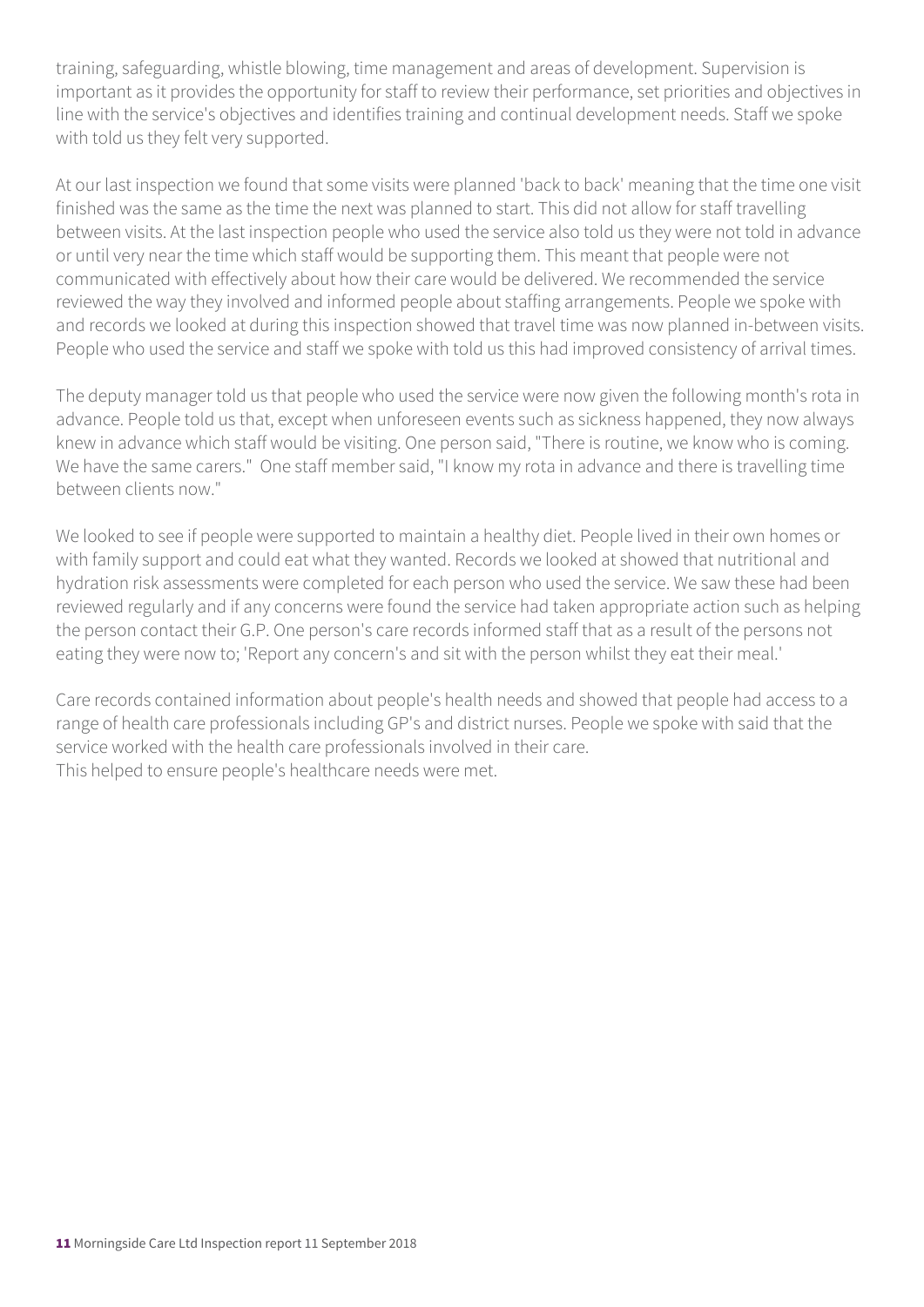## Our findings

Everyone we spoke with was positive about the caring nature of the staff who supported them. People told us staff were caring and kind. They said of staff, "They are very pleasant, they are good friends", "It took a little time to get to know them but things settled" and "Some are better than others but everything is fine." Other people said, "They are nice friendly and kind", "[Staff members name] is very gentle, she believes in all things natural, she has made me little bags of soaps and things", "They are all nice, friendly, talkative and very helpful. They will do anything I want" and "I can't say anything wrong [about the staff] they are all nice."

At our last inspection some people we spoke with told us they sometimes had trouble understanding what some of the staff were saying. We discussed with the registered manager the communication difficulties people had raised and that it was affecting the quality of the experience service users had. The registered manager said that some of the staff did not have English as their first language but that they had not been aware that people had concerns. We recommended the provider discuss any communication problems with people who used the service.

During this inspection we asked people about how staff communicated with them and if staff listened to them and talked to them appropriately. People told us communication had improved. One person told us that whilst they still had some difficulties it was better because they always had the same worker and they understood each other. Another person said, "I can understand the ones [ carers] that come to me." People we spoke with and the registered manager confirmed that staff had received support to improve their communication. One staff member was attending English classes. Records showed that a question about how well staff communicated had been added to the service quality review that the registered manager completed each month with people who used the service.

During our inspection we observed staff interact in a polite, respectful and good-humoured way with a person who used the service. Staff offered choices and respected the person's choices.

Staff we spoke with knew people well and spoke about them in respectful and affectionate terms.

People who used the service told us staff respected their privacy and maintained their dignity. During our conversations with staff they demonstrated they considered peoples dignity when supporting them with personal care.

People told us staff helped them to remain as independent as possible. Care records were divided into sections that provided information on what people could and wanted to do for themselves. This helped ensure staff knew how to promote people's independence.

We saw staff had received information about handling confidential information and on keeping people's personal information safe. All care records that were in the office were stored securely to maintain people's confidentiality.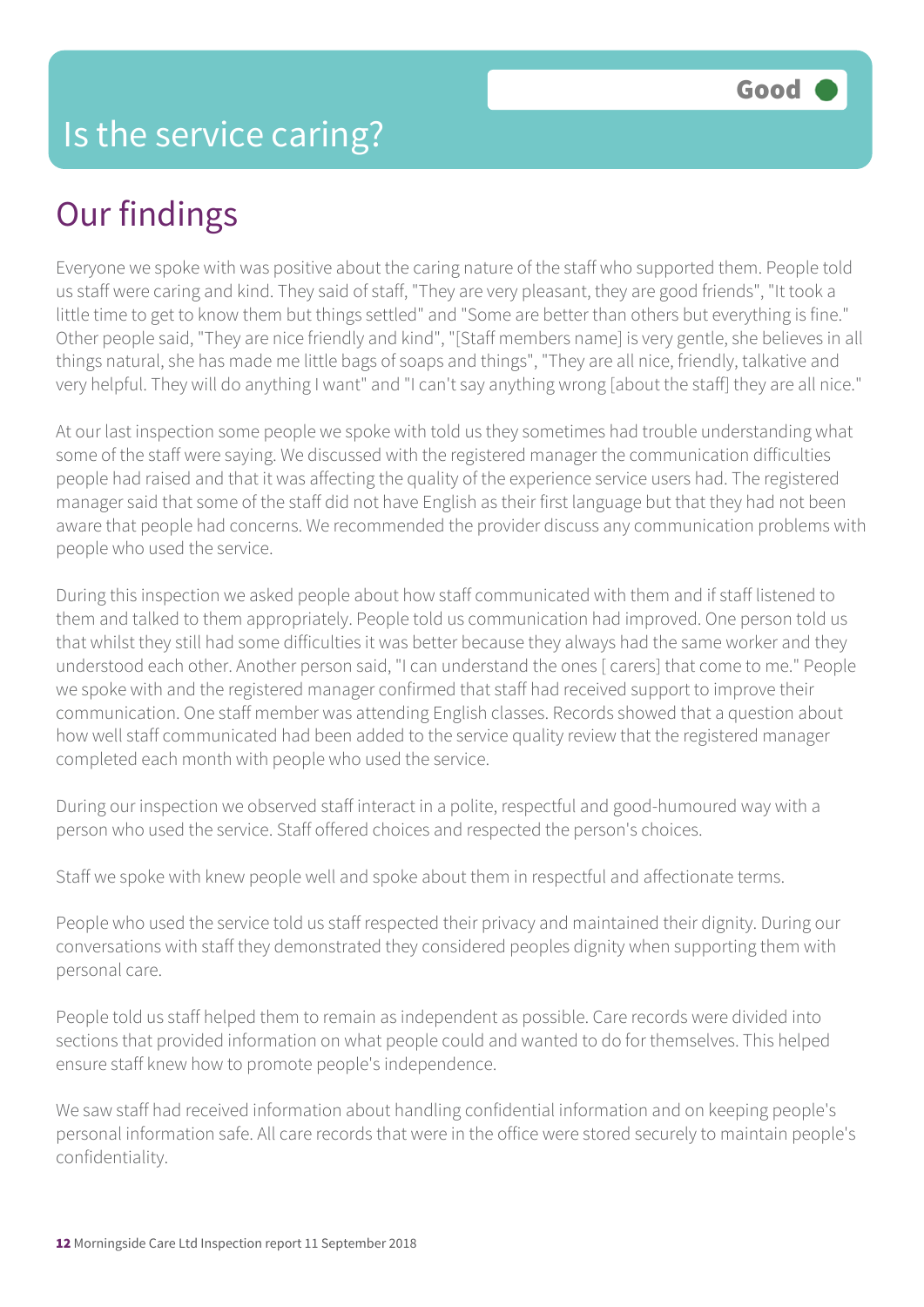#### Is the service responsive?

## Our findings

People said staff were responsive to their needs. One person said, "It's not good, it's wonderful." Other people told us, "I just need to ask and they will help", "They are good, they do what they need to. Yes, they do what I ask", "They are very willing" and "Whatever they can do to help you, they will."

At the last comprehensive inspection of the service in January 2018 we found that the provider was in breach of Regulation 17 of the Health and Social Care Act 2008 (Regulated Activities) Regulations 2014. This was because accurate and complete records of care were not consistently maintained. The overall rating for this key question was requires improvement. Following the last inspection, we placed a condition of the providers registration that they complete an improvement action plan to show what they would do and by when to improve the key question to at least good. They were required to send monthly updates of the actions taken to CQC.

During this inspection we found the required improvements had been made.

Since our last inspection new care records had been developed. We saw that relevant care plans and risk assessments were in place with regards to the care and support people wanted and needed. Information included their wishes and feelings, their routines, preferences and things that are important to them.

Before people started to use Morningside Care Ltd an assessment of their needs was completed by a manager of the service. We saw the new assessment identified the support people required and how the service planned to provide it. This included; keeping a safe environment, communication, breathing, eating and drinking, domestic task, personal cleansing and dressing, mobility, work and play, alcohol and drugs, expressing sexuality, administration of medicines and faith. It also identified factors affecting the persons independence. The assessment process ensured the service could meet people's needs and staff knew about people's needs and goals before they started to use the service. We saw that the assessments were used to develop care plans and risk assessments.

Care records we saw also contained information and guidance to staff about how the person liked to communicate, their likes, dislikes and routines. Information was also provided to guide staff on how to promote people's health, social and emotional well-being. This included a section 'What I want and what I don't want to happen'. This detailed things that were important to and for the person. There was good information about maintaining relationships and friendships and how the person wanted to be supported to maintain these.

The registered manager told us that all care records were now reviewed monthly to ensure they reflected people's current needs. We saw these reviews were documented and changes were reflected in updated care plans and risk assessments. We also saw that were people's needs had changed, changes had been made to the length or frequency of visits.

There was evidence to show people had been involved and consulted about their needs. People told us they were involved in developing their care records. Care records contained details of these discussions.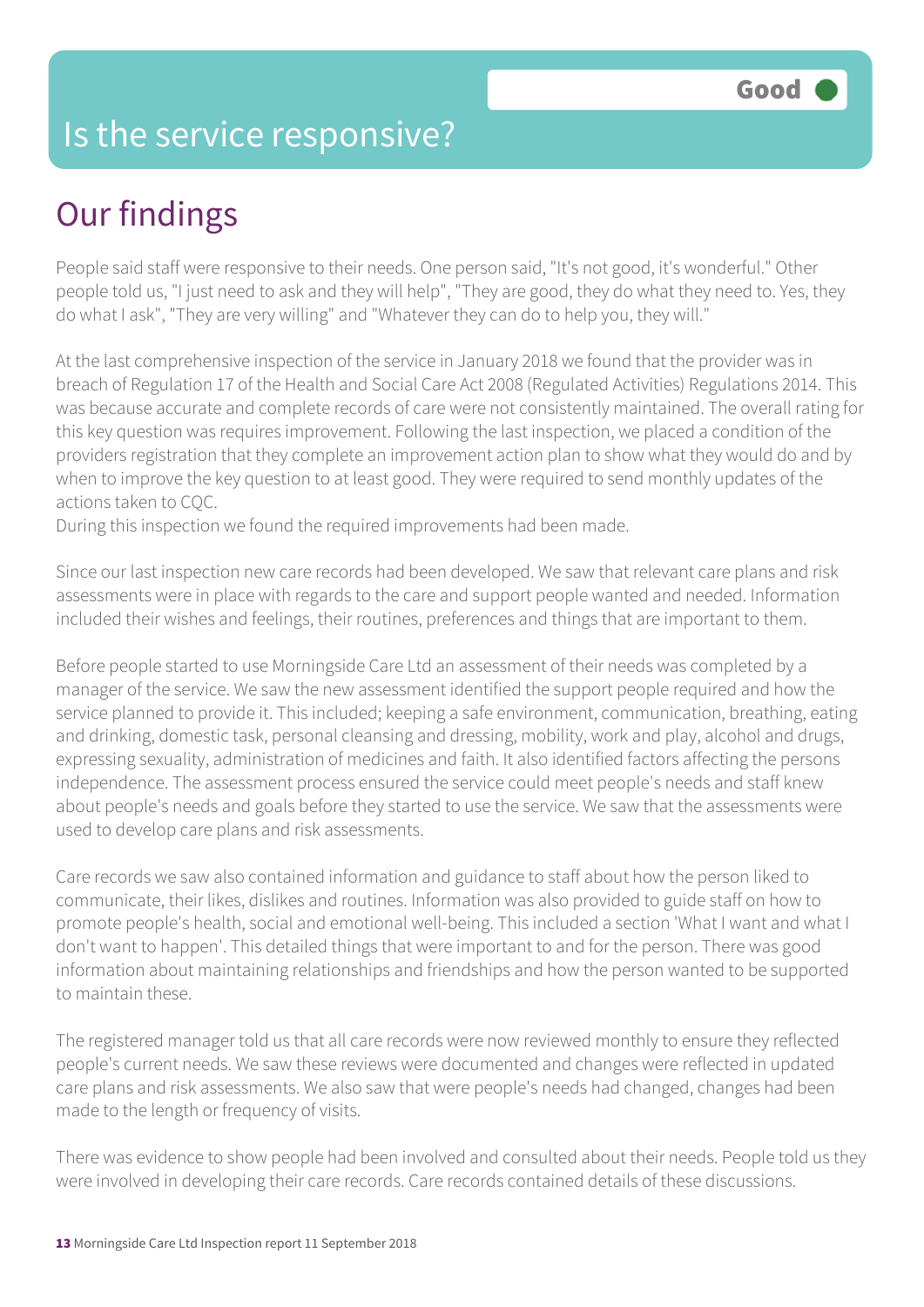We saw that detailed daily logs of care and support provided were kept. Staff told us they read the daily logs to update themselves with how the person was or if any important events had happened.

The service was also using social media to communicate changes to people's needs and any changes to visits. The communication was private and not accessible to anyone who did not work for the service. Staff told us this helped them find out about any changes or important information quickly.

We saw the service had an equality and human rights policy and procedure. This gave staff information on the risks to people's human rights in health and social care provision. It guided staff on action to take when planning and delivering care and support. It included how risk to people's human rights should be included when planning care.

We looked to see how the service dealt with complaints. We found the service had a policy and procedure which told people how they could complain and what the service would do about their complaint. It also gave contact details for other organisations that could be contacted if people were not happy with how a complaint had been dealt with. Copies of the complaints procedure were provided in each person's personal file which was kept in their own homes. Records we saw showed that there was a system for recording and responding to complaints and concerns. The registered manager kept a record of all complaints and concerns and responses made and any action taken. People we spoke with told us they had no complaints but would be able to raise any concerns they had.

The registered manager told us they were not currently supporting anyone with end of life care. We saw the service had a policy and procedure detailing how the service would ensure people's wishes about their care was respected if they were at the end of their lives. This would help staff understand how they could best support people and ensure peoples end of life wishes were respected.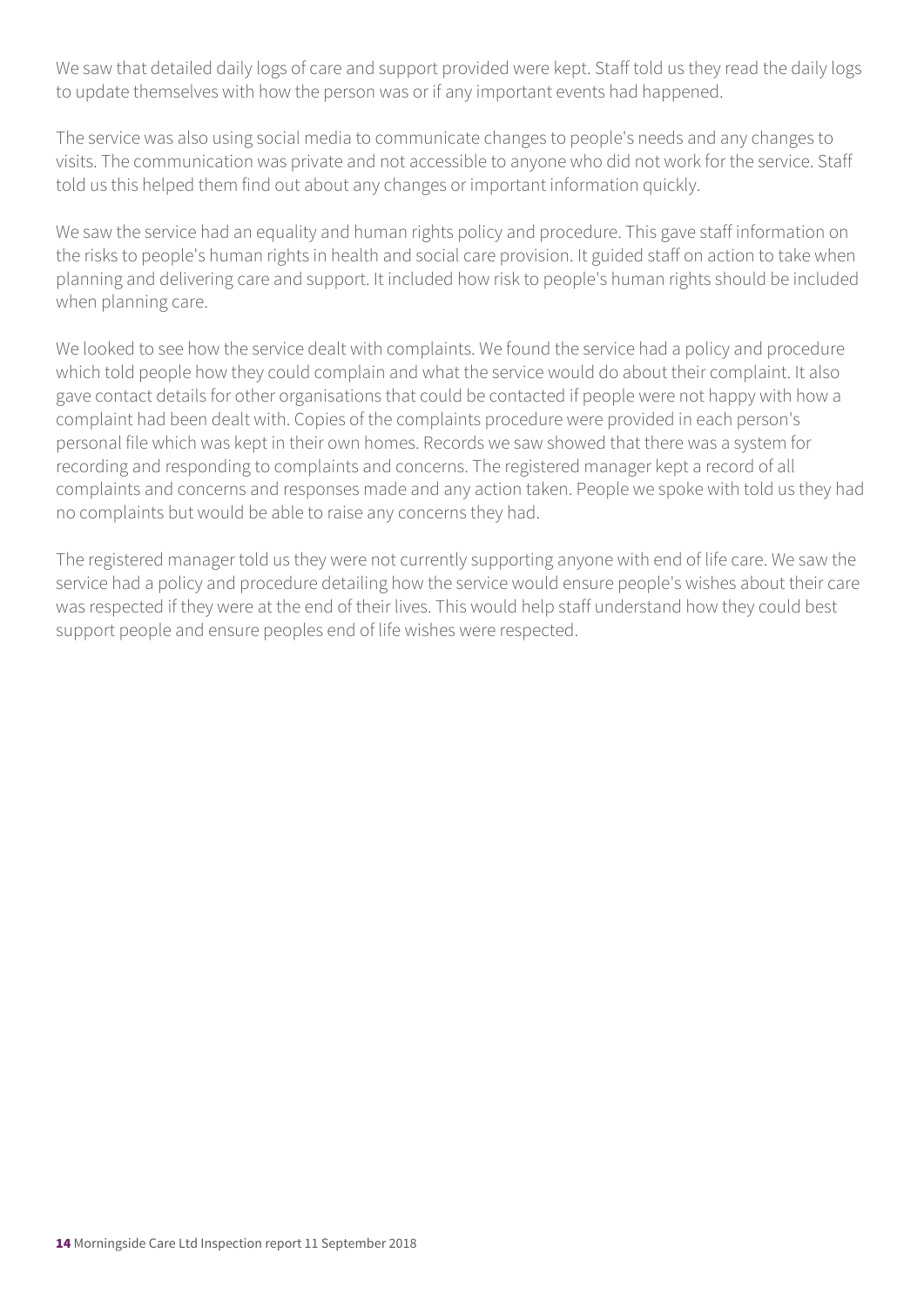#### Is the service well-led?

## Our findings

At the comprehensive inspections of the service in April 2016 we found that the provider was in breach of Regulation 17 of the Health and Social Care Act 2008 (Regulated Activities) Regulations 2014. This was because systems were not in place to assess, monitor and improve the quality and safety of the service provided. At our inspection in February 2017 we found some improvements had been made but systems were not sufficiently robust. We recommended the service reviewed its monitoring and auditing systems to ensure they were sufficiently robust. At our last inspection in January 2018 we found the service was again in breach of regulation 17. The overall rating for this key question was inadequate. Following the last inspection, we placed a condition on the providers registration that they complete an improvement action plan to show what they would do and by when to improve the systems for monitoring and improving the quality of the service. They were required to send monthly updates of the actions taken to CQC.

During this inspection we looked at the arrangements in place for quality assurance and governance. We found significant improvements had been made. Quality assurance and governance processes are systems that help registered providers to assess the safety and quality of their services. This ensures the service provides people with a good service and are meeting appropriate quality standards and legal obligations.

For each person who used the service the registered manager now kept detailed quality auditing and monitoring records. We saw these identified audits of care records, evidence of reviews, staff visit sheets, staff training and supervision, medication records and competency checks and assessments. They also contained an action plan if required. The action plans identified what needed to happen, who would do it and when it would be completed by. Records we saw showed the registered manager also reviewed the action plans to ensure the required action had been completed.

We saw improvements had been made to spot checks completed on staff. Spot checks were completed for each staff member every month. The monitoring sheet recorded details of the visit, staff attitude and appearance, if staff were following procedures and the care plan, visit reports and confidentiality, competency issues and records and practice/training issues. The registered manager also asked the person who used the service if they had any comments or concerns. These spot checks were signed by the person who used the service, the staff member and the manager.

During our inspection the registered manager and deputy manager showed they had a clear understanding of the need for quality monitoring audits and systems. They were both committed to continuing with the improvements. The registered manager told us that since our last inspection they are now more 'hands on' and regularly visit people, spot check staff performance and are involved in all aspects of the quality monitoring systems.

Although significant improvements were seen, as the service had a history of insufficient quality auditing and monitoring, we discussed the need for a period of sustained improvement before this domain could be rated as good. Thorough oversight of the service and effective communication between the management team will help to ensure that robust systems are embedded to sustain the improvements made so that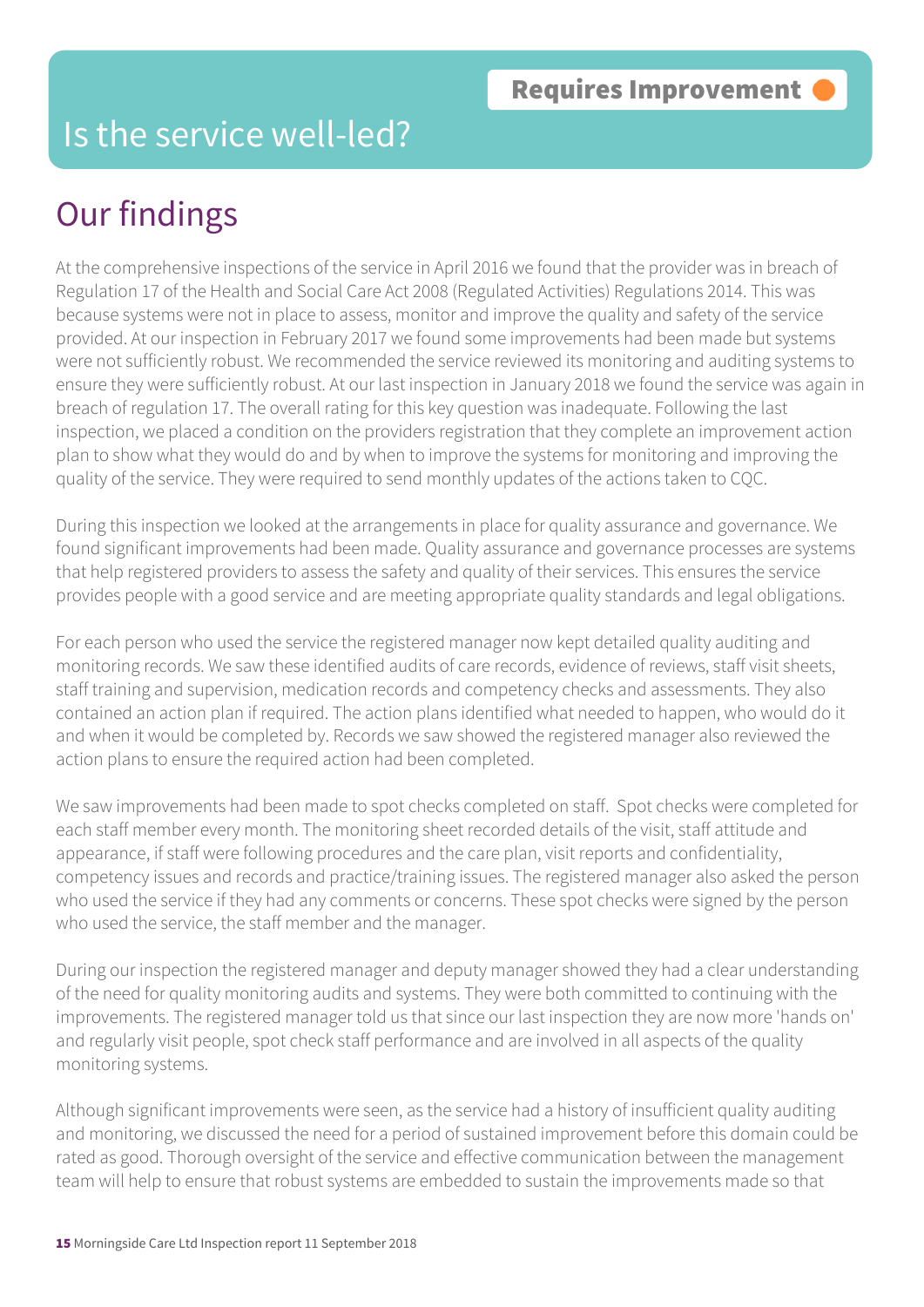people who use the service are protected.

We found the required improvements had been made to contingency plans to guide staff in the event of an incident or emergency that could put people or the service they received at risk. We saw that records were now kept of accidents and incidents, safeguarding's and complaints. We found the registered manager now had systems in place to help identify themes or lessons learned.

The service is required to have a registered manager in place. A registered manager is a person who has registered with the Care Quality Commission (CQC) to manage the service. Like registered providers, they are 'registered persons'. Registered persons have legal responsibility for meeting the requirements in the Health and Social Care Act 2008 and associated Regulations about how the service is run. The service had a registered manager, who is also one of the providers. The registered manager has been in post since October 2015.

People who used the service were positive about the registered manager. They told us that since our last inspection the registered manager had been in regular contact with them and was now regularly undertaking visits They said, "They [managers] are doing lots of checks on staff", "She [registered manager] try's, she is very nice", "[registered manager] is lovely" and" She is a very nice lady." Other people told us, "It feels safe and focused' and "They [managers] check things are ok and talk to my [family member]. I would recommend them to anyone."

Staff spoke positively about the registered manager and told us they enjoyed working for Morningside Care Ltd. They told us, "She's a good boss", "She is good, she is really caring about people", "She takes things seriously", "She is a nice lady. Very helpful, she always responds to people and staff" and "[Registered manager] comes on double calls with us [visits that require two staff]."

Staff told us that since our last inspection improvements had been made to the way the service was organised and run. They said, "Things have improved. There is a lot more checking of things. They [managers] visit the clients. There is more training", "Things are better since last inspection. They are more careful. [registered manager] is always checking and asking questions about people and what we are doing" and "It's really good, I am happy. It has improved. They check medication all the time. They are offering more training."

Records we reviewed showed that staff meetings were held each month and that detailed notes were kept of these meetings and included updates from last meeting, what areas were discussed, any issues or concerns and agreed actions.

Before our inspection we checked the records we held about the service. The service had notified CQC of incidents and events they are required to. Notifications enable us to see if appropriate action has been taken by the service to ensure people have been kept safe.

People who used the service were encouraged to give their views on the quality of the service they received and how it could be improved. We saw that a survey had been completed in July 2018 and quality reviews were also competed by the registered manager monthly with each person who used the service. We saw one person had said, 'We have now established cordial relationships with each other. Continuity of the same carers is very important to me, as I trust them and am happy with the care given and look forward to their visits'. Another person commented, 'I feel I get a very personal service.' All reviews showed that people had said they would recommend the service. One person said they got a, 'First class service'.